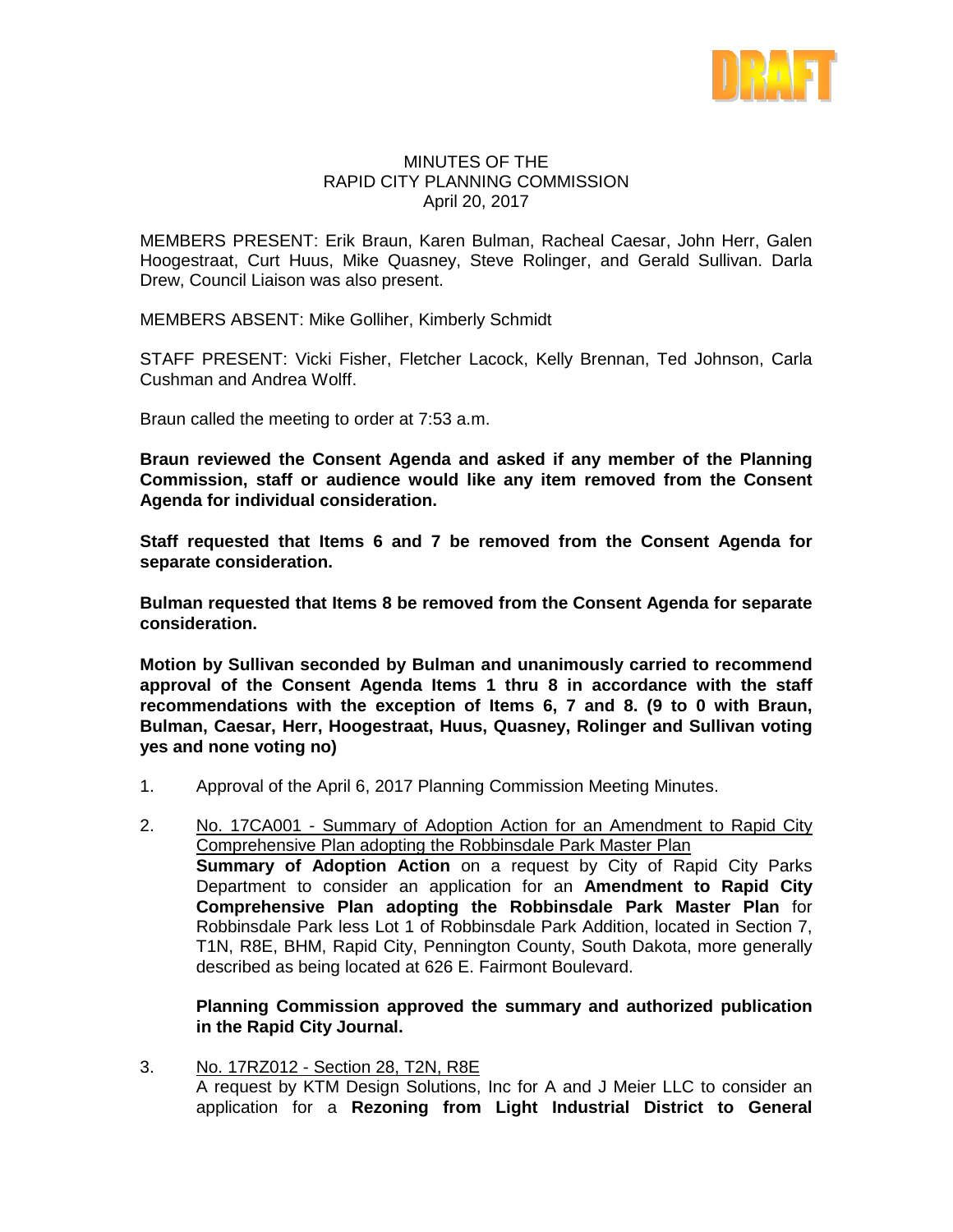

**Agricultural District** for a portion of the NE1/4 of the NW1/4 located in Section 28, T2N, R8E, BHM, Rapid City, Pennington County, South Dakota , more fully described as follows: Commencing at the northeast corner of the NE1/4 NW/14 of Section 28, T2N, R8E, BHM, Rapid City, Pennington County, South Dakota; then S 00°03'17" W, a distance of 607.94' to the point of beginning; Thence, first course: S 00°03'17" W, a distance of 717.48,; Thence, second course: N 89°51'08" W, a distance of 500.00',; Thence, third course: N 00°03'17" E, a distance of 577.26',; Thence, fourth course: N 52°18'49" E a distance of 207.25,'; Thence, fifth course: N 75°28'03" E a distance of 142.49',; Thence, sixth course: curving to the left with an arc length of 200.05', with a radius of 850.01', with a chord bearing of S 83°13'47" E, with a chord length of 199.58', to said point of beginning, more generally described as being located at the western terminus of Seger Drive.

# **Staff recommends that Planning Commission acknowledge the applicant's withdrawal of the Rezoning request.**

4. No. 17PL026 - North 80 Subdivision

A request by Fisk Land Surveying and Consulting Engineers, Inc for Rick Bentley of Ferdinand Dirt LLC to consider an application for a **Preliminary Subdivision Plan** for proposed Lot E of Lot 5 of North 80 Subdivision, legally described as Lot 5 of North 80 Subdivision, less Lots A through D of Lot 5 and less right-ofway, located in Section 19, T1N, R8E, BHM, Rapid City, Pennington County, South Dakota, more generally described as being located south of the western terminus of Bentley Lane.

### **Staff recommends that the Preliminary Subdivision Plan be approved with the following stipulations:**

- **1. Prior to submittal of a Final Plat application, the plat document shall be revised to include signature lines for both the City and State Highway/Street Authority;**
- **2. Prior to submittal of a Final Plat application, the plat document shall be revised to show Fifth Street as "5th Street"; and,**
- **3. A Final Plat shall be submitted for review and approval.**

# 5. No. 17PL028 - Red Rock Village Subdivision

A request by KTM Design Solutions, Inc for DKEA, LLC to consider an application for a **Preliminary Subdivision Plan** for proposed Lots 13 thru 14 of Block 2 and Lots 9 thru 22 of Block 3 of Red Rock Village Subdivision, legally described as Tract A less Red Rock Village Subdivision, less Red Rock Meadows Subdivision, less Red Rock Village platted lots, located in Section 29, T1N, R7E, BHM, Rapid City, Pennington County, South Dakota, more generally described as being located along Lahinch Street.

### **Staff recommends that the Preliminary Subdivision Plan be approved with stipulations:**

**1. Prior to submittal of a Development Engineering Plan application, the**  redline comments shall be addressed. **comments shall be returned with the Development Engineering Plan**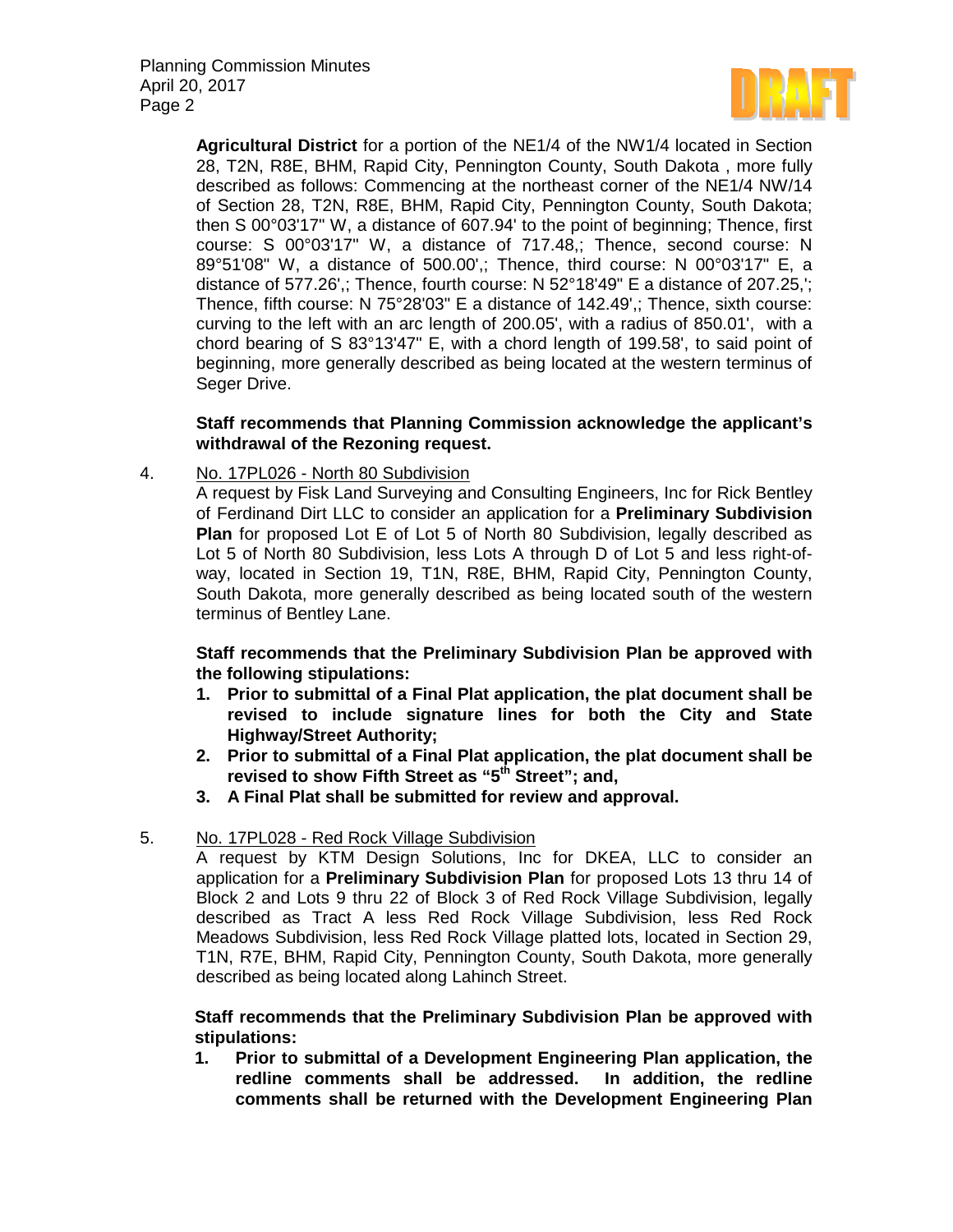

**application;** 

- **2. Upon submittal of a Development Engineering Plan application, construction plans for Lahinch Street shall be submitted for review and approval showing the street located in a minimum 52 foot wide right-of-way and constructed with a minimum 26 foot wide paved surface, curb, gutter, sidewalk, street light conduit, water and sewer or an Exception shall be obtained. If an Exception is obtained, a copy of the approved Exception shall be submitted with the Development Engineering Plan application;**
- **3. Upon submittal of a Development Engineering Plan application, water plans and analysis prepared by a Registered Professional Engineer shall be submitted for review and approval in accordance with the Infrastructure Design Criteria Manual. The design report shall demonstrate that the water service is adequate to meet estimated domestic flows and required fire flows to support the proposed development. Utility easements shall be provided as needed;**
- **4. Upon submittal of a Development Engineering Plan application, a sewer design report prepared by a Registered Professional Engineer as per the Infrastructure Design Criteria Manual shall be submitted for review and approval. The design report shall demonstrate that the Red Rock Meadows Lift Station is sized to accommodate flows from this area. A sewer master plan shall also be submitted to ensure that the proposed sewer can serve future development. The sewer design report shall be in conformance with the Infrastructure Design Criteria Manual. Utility easements shall be provided as needed;**
- **5. Upon submittal of a Development Engineering Plan application, a drainage plan and report prepared by a Registered Professional Engineer as per the Infrastructure Design Criteria Manual and the Rapid City Municipal Code shall be submitted for review and approval for the proposed subdivision improvements. The drainage plan shall address storm water quantity control and storm water quality treatment. Drainage easements shall also be provided as needed;**
- **6. Upon submittal of a Development Engineering Plan application, a geotechnical report including an analysis of soil corrosivity for all proposed subdivision improvements shall be submitted for review and approval;**
- **7. Prior to approval of the Development Engineering Plan application, submitted engineering reports required for construction approval shall be accepted and agreements required for construction approval shall be executed. In addition, permits required for construction shall be approved and issued and construction plans shall be accepted in accordance with the Infrastructure Design Criteria Manual. All final engineering reports shall be signed and sealed by a Professional Engineer and contain a Certification Statement of Conformance with City Standards as required by the Infrastructure Design Criteria Manual;**
- **8. Prior to approval of the Development Engineering Plan application, a**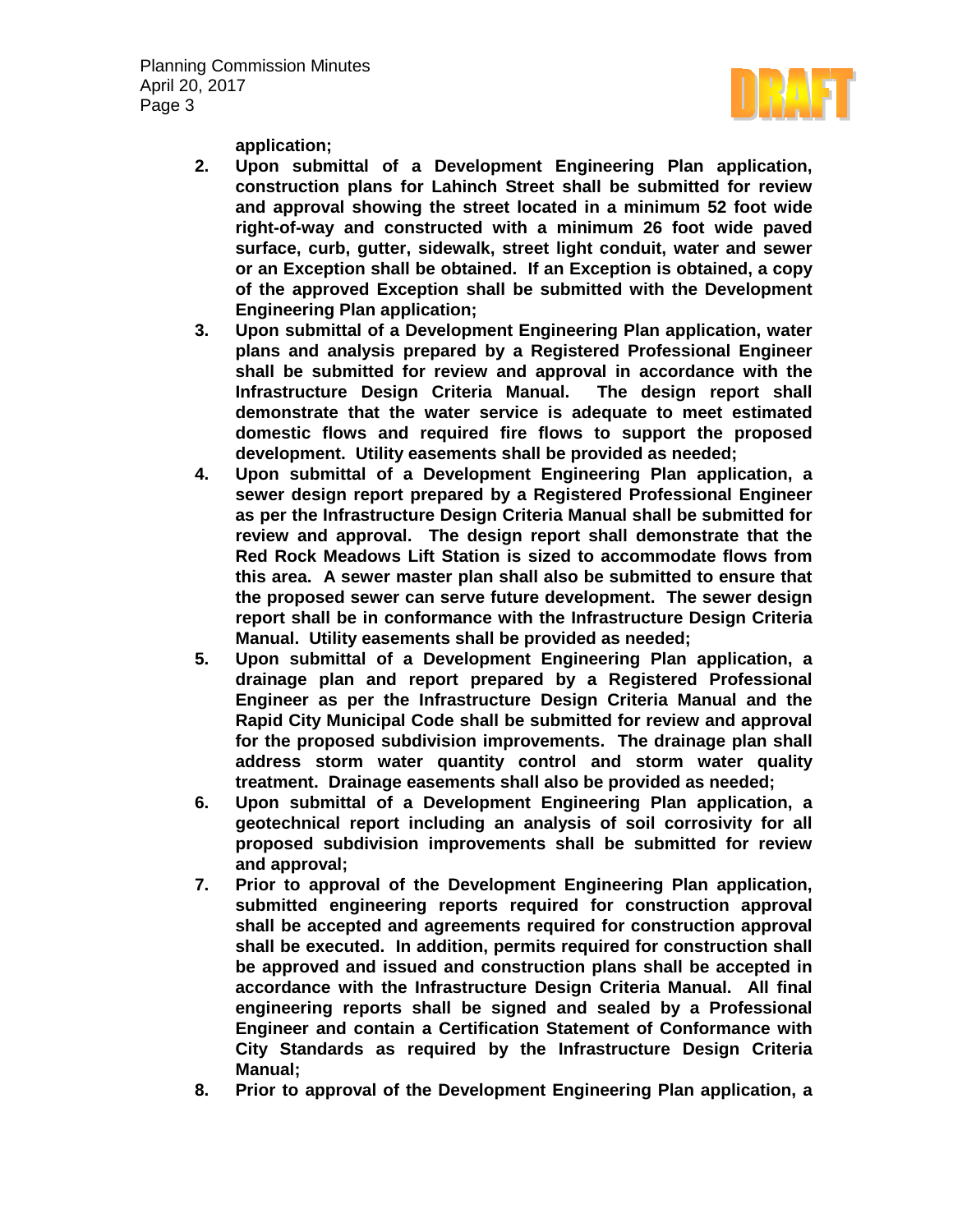

**Development Agreement shall be entered into with the City for all public improvements, if applicable;**

- **9. Upon submittal of a Development Engineering Plan application, a cost estimate of the required subdivision improvements shall be submitted for review and approval;**
- **10. Prior to submittal of a Final Plat application, the associated Final Plat securing the right-of-way for Hunter Street and the eastern portion of Lahinch Street right-of-way located outside the boundary of this plat shall be recorded or this plat shall be revised to include the dedication of the right-of-way;**
- **11. Upon submittal of a Final Plat application, surety for any required subdivision improvements that have not been completed shall be posted and the subdivision inspection fees shall be paid; and,**
- **12. Prior to the City's acceptance of the public improvements, a warranty surety shall be submitted for review and approval as required.**

# **---END OF CONSENT CALENDAR---**

Fisher requested that the items be considered together.

6. No. 17RZ013 - Big Sky Business Park

A request by Mandi Schmierer for Penny Lind to consider an application for a **Rezoning from Office Commercial District to General Commercial District** for Lot 3 of Block 4 of Big Sky Business Park, located in Section 3, T1N, R8E, BHM, Rapid City, Pennington County, South Dakota, more generally described as being located southwest of the intersection of Neal Street and Bernice Street.

7. No. 17RZ014 - Red Rock Estates

A request by KTM Design Solutions, Inc for DKEA, LLC to consider an application for a **Rezoning from General Agricultural District to Low Density Residential District I** for Lot 5, Block 16 of Red Rock Estates, located in the N1/2 of the NW1/4 of Section 29, T1N, R7E, B.H.M., Rapid City, Pennington County, South Dakota more fully described as followed: Commencing at the Section Corner common to Sections 19, 20, 29 and 30 at a found 2" iron pipe. Thence S 00°16'56" E, a distance of 441.21 feet to the South West corner of Lot 4R, Block 16 of Red Rock Estates. Thence N 89°43'19" E, a distance of 81.34 to the South West corner of Lot 5, Block 16 of Red Rock Estates being the point of beginning, Thence N 00°18'09" W, a distance of 174.89 feet, Thence N 89°43'15" E, a distance of 110.00 feet, Thence S 00°18'09" E, a distance of 174.89 feet, Thence S 89°43'19" W, a distance of 110.00 feet to the Point of Beginning, more generally described as being located north of the intersection of Bethpage Drive and Prestwick Road.

Fisher explained that due to a publication error by the Rapid City Journal the publication requirements for these items were not met and as such staff requests that these applications be continued to the May 4, 2017 Planning Commission Meeting.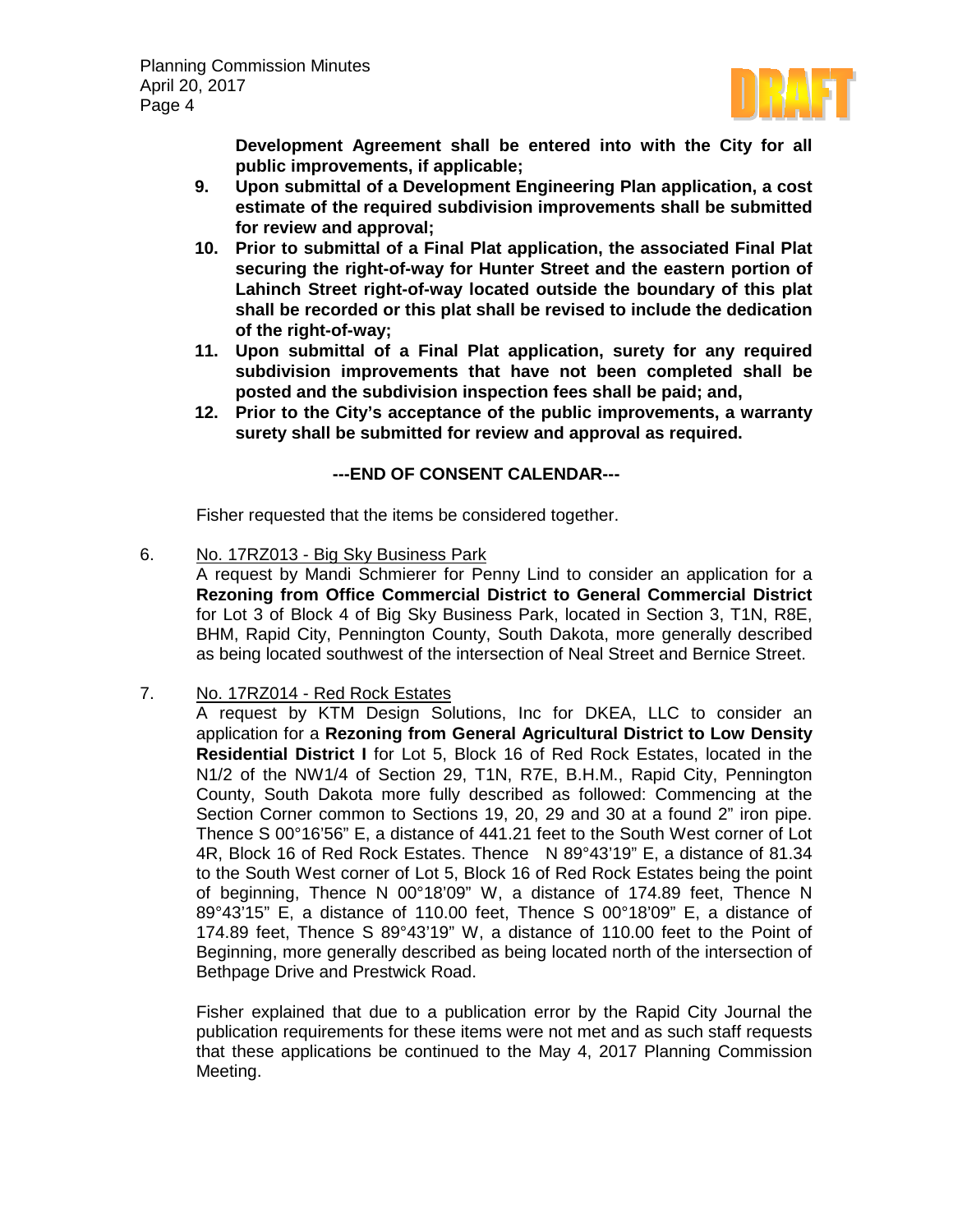

**Rolinger moved, Quasney seconded and unanimously carried that the request Rezoning from Office Commercial District to General Commercial District be continue to the May 4, 2017 Planning Commission meeting, and;** 

**That the request to rezone property from General Agriculture District to Low Density Residential-I District be continued to the May 4, 2017 Planning Commission Meeting. (9 to 0 with Braun, Bulman, Caesar, Herr, Hoogestraat, Huus, Quasney, Rolinger and Sullivan voting yes and none voting no)**

#### 8. 17TP005 - Acknowledge the 2014-2016 Socio-Economic Report

In response to a question from Bulman regarding the increase in multi-family residences along Mount Rushmore Road and whether staff anticipates this trend to continue, Fisher stated that discussions with contractors show that this trend is expected to continue. Brennan stated that these numbers are based on building permits and she hasn't begun to review for 2017 so she is unable to confirm or deny.

Rolinger questioned how the report can show the growth that it does while our population numbers appear to remain stagnant, Fisher stated that a number of the younger population is returning and these multi-family housing developments are meeting the needs of those. Brennan stated that there was a 1.25% increase over the last year, which is a steady growth number for this area.

**Bulman moved, Rolinger seconded and unanimously carried to acknowledge the 2014-2016 Socio- Economic Report. (9 to 0 with Braun, Bulman, Caesar, Herr, Hoogestraat, Huus, Quasney, Rolinger and Sullivan voting yes and none voting no)**

# **---BEGINNING OF REGULAR AGENDA ITEMS---**

#### 9. No. 16PD046 - Orchard Meadows

A request by KTM Design Solutions, Inc for Yasmeen Dream LLC to consider an application for a **Initial Planned Development Overlay to allow an apartment complex** for Section 9, T1N, R8E, BHM, Rapid City, Pennington County, South Dakota, more fully described as follows: Commencing at the southwesterly corner of Tract H of Orchard Meadows, and the point of beginning. Thence first course: N83°21'59"E, a distance of 544.47 feet; Thence second course: N74°46'00"E, a distance of 65.61 feet; Thence third course: S00°06'17"W, a distance of 146.81 feet; Thence fourth course: S45°06'12"W, a distance of 14.14 feet; Thence fifth course: N89°53'48"W, a distance of 14.67 feet; Thence sixth course: S00°06'12"W, a distance of 52.00 feet; Thence seventh course: S89°53'48"E, a distance of 14.67 feet; Thence eighth course: S44°53'48"E, a distance of 14.14 feet; Thence ninth course: S00°06'12"W, a distance of 604.68 feet; Thence tenth course: N89°54'10"W, a distance of 625.75 feet; Thence eleventh course: N00°00'35"E, a distance of 739.61 feet; Thence twelfth course: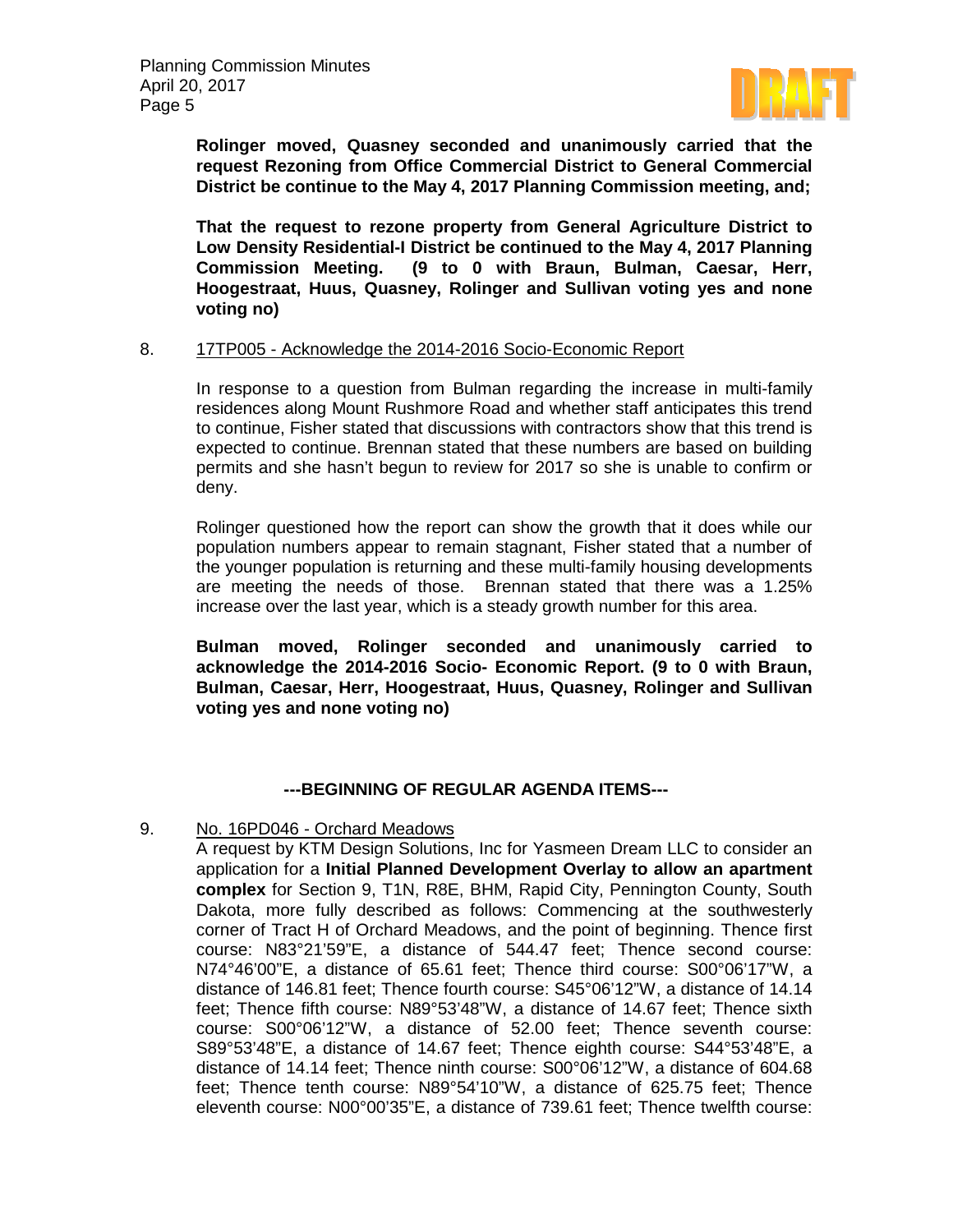

N83°22'14"E, a distance of 23.12 feet, to the point of beginning, more generally described as being located south of SD Highway 44 East and east of Elk Vale Road.

Lacock presented the application and reviewed the associated slides including the Master Plan showing the proposed uses including apartments. Lacock noted that there is an Exception to allow a height of three stories and 40 feet in lieu of the maximum allowed height of three stories and 35, stating that staff believes that the setbacks and design mitigate the height and supports that the Exception be granted. Lacock noted that staff does not support the Exception to reduce the minimum required rear yard setback from 25 feet to 15 feet due to the adjacent drainage issues within this area. Lacock presented staff's recommendation that the application for an **Initial Planned Development Overlay to allow an apartment complex** be approved with stipulations.

In response to a question from Herr on the detention ponds, Ted Johnson of the Engineering Department reviewed the current and proposed drainage for the area. Johnson confirmed that the leak of a neighboring pipe had been repaired but could not confirm the amount of ground water this affected.

Kyle Treloar, KTM Design Solutions, Inc., in response to the question from Herr, noted that the ground water has been notably reduced since the repair and has made the construction easier. Treloar reviewed the history of the project stating that wet lands had been identified on a portion of the property and briefly outlining how they have managed to preserve these lands. Treloar stated that the rear yard setback reduction is requested since those lands cannot be developed. Treloar stated that the applicant has requested that the stipulations number 7 and 8 be revised to include both Rapid City and Rapid Valley Sanitary District.

In response to Braun's question on the stipulation revision requested by the applicant, Fisher stated that for Stipulation #7 she would support changing from: "prior to issuance of a building permit" to "prior to the submittal of a Final Planned Development." Johnson stated that he did not support adding Rapid City as the development is located within the Rapid Valley Sanitary District and not Rapid City service district.

Regarding the proposed addition of "City of Rapid City" to Stipulation #9 Johnson reiterated that staff does not support adding the "City of Rapid City" to the stipulations again for the same reasons.

In response to Rolinger's question to the reason for adding the "City of Rapid City" to the language, Treloar reviewed the development in the area and the options presented, stating that they want to have Rapid City to possibly provide the final system. Johnson stated that the contractual requirements place it within the Rapid Valley Sanitary District and that the separation is required by those contracts and staff feels that the language of the stipulation is adequate.

Johnson confirmed that although Rapid City inspects the functionality, the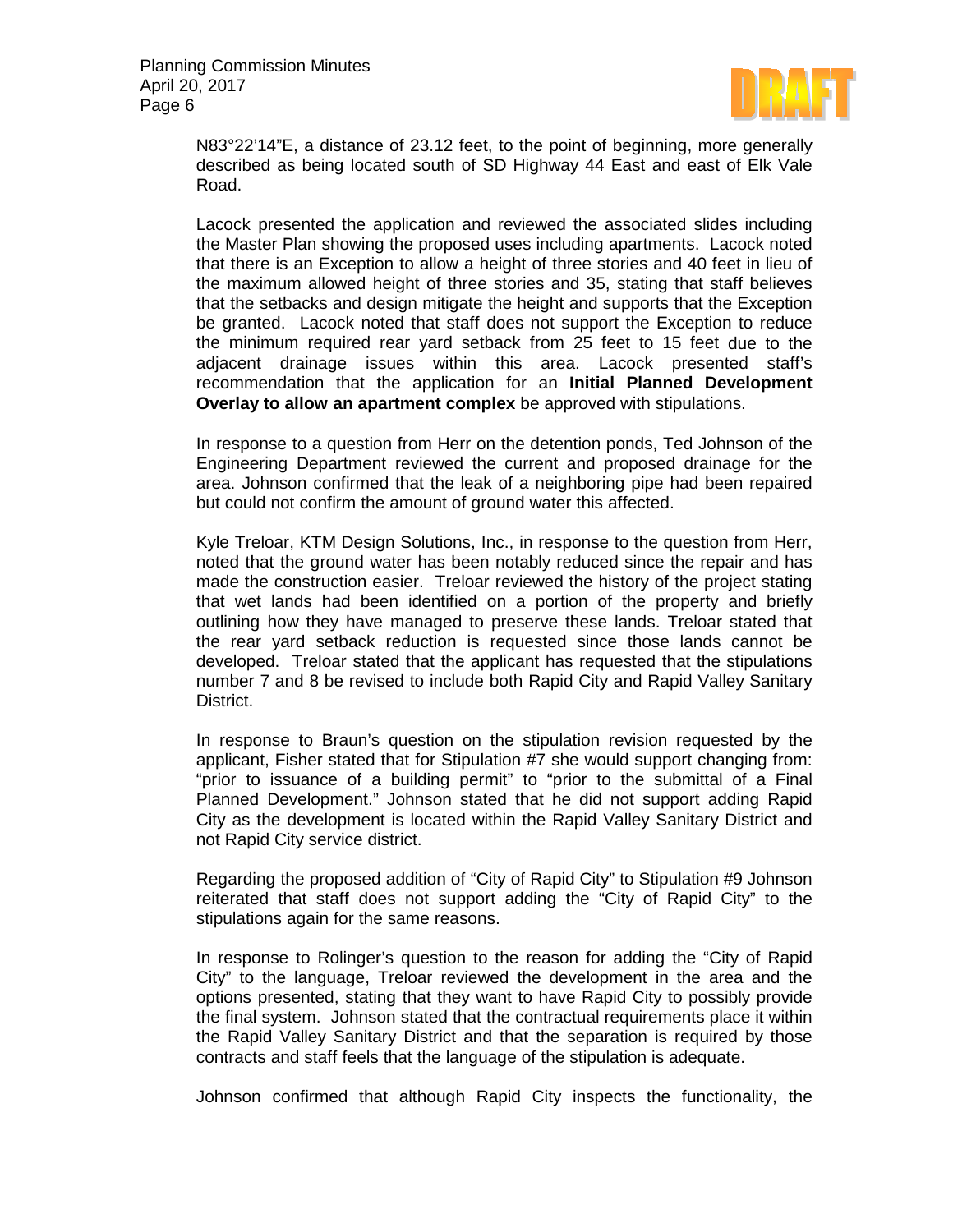

service is within Rapid Valley Sanitary District's jurisdiction and not under the control of Rapid City.

In response to a Bulman's question regarding the reasons for the denial of the setback reductions, Lacock reviewed that the layout and floodway are key factors.

Johnson reviewed the drainage and the floodway location on the property noting that the location of the proposed apartments is abutted by the floodway and drainage channel and maintenance road and staff does not believe that the buildings should be any closer than the required setbacks.

In response to Fisher's suggestion that these issues be addressed in the Final Planned Development, Treloar stated that he would rather address the issue at this stage rather than once the final construction plans have been completed for the Final Planned Development.

Discussion followed.

Huus stated that if a fence was provided along the drainage channel that he would feel more agreeable to the reduced setbacks requested.

Drew left the meeting at this time

Rolinger agreed with the suggestion of a fence and noted that he would support the language to include the "City of Rapid City" in the stipulations regarding the sanitary sewer improvements in Stipulations # 7 and # 9.

In response to Caesar's question on contractual obligation created by adding Rapid City to the stipulations, Johnson said it might imply that the City will build the improvements potentially costing \$4,000,000.

**Rolinger moved, Caesar seconded and unanimously carried to continue the meeting past the 9:00 deadline. (9 to 0 with Braun, Bulman, Caesar, Herr, Hoogestraat, Huus, Quasney, Rolinger and Sullivan voting yes and none voting no)**

Hoogestraat left the meeting at this time.

Fisher suggested that the items be taken separately to allow the accurate attention to the individual stipulations.

Fisher clarified language for stipulations #7 and #9.

Further discussion regarding the language and requirements created due to these changes followed.

**Rolinger moved, Herr seconded to approve the Initial Planned Development Overlay to allow an apartment complex with the following stipulations:**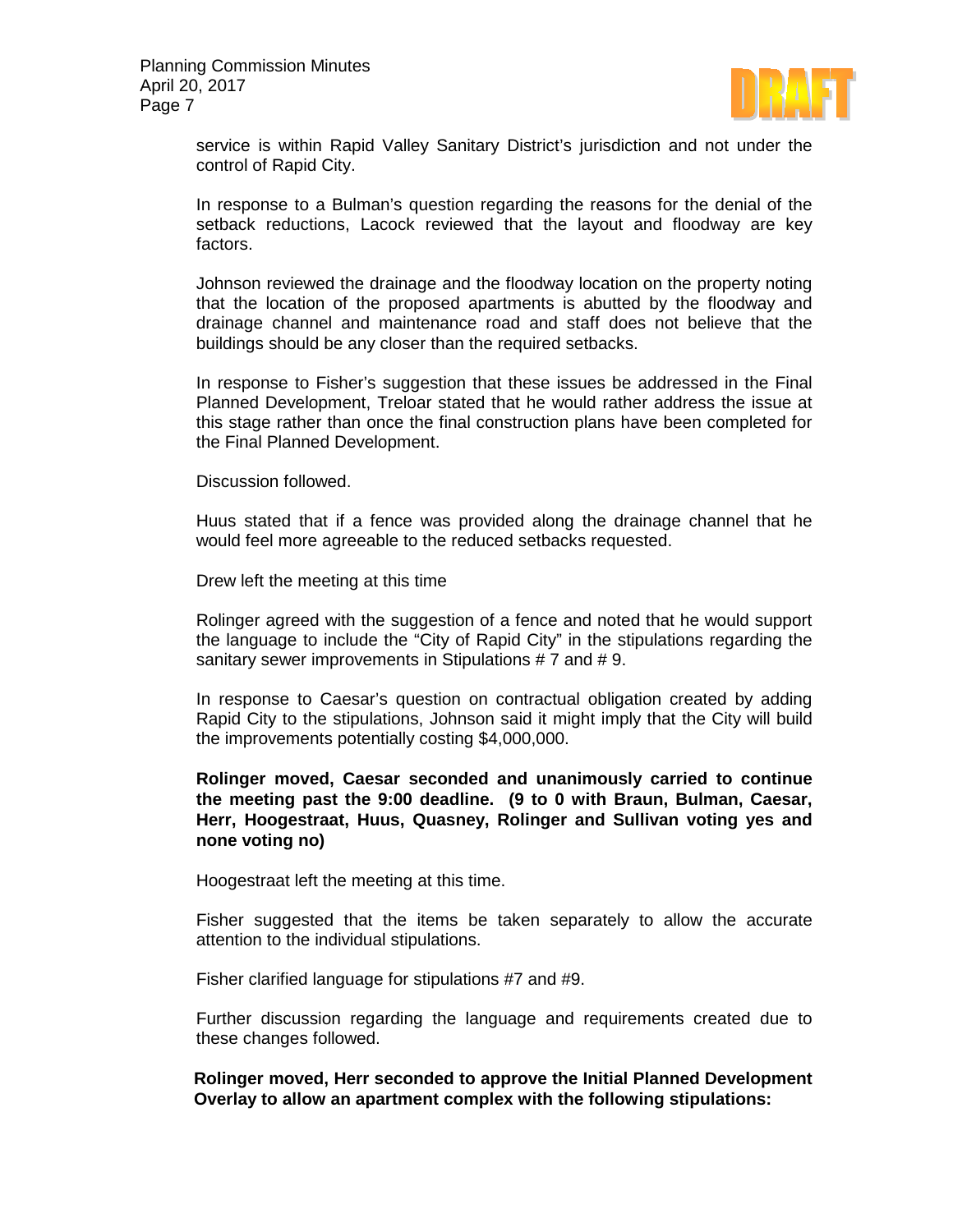

- **1. The Exception to reduce the minimum required rear yard setback from 25 feet to 15 feet in hereby approved contingent upon a fence being provided along the west lot line;**
- **2. The Exception to allow a height of three stories and 40 feet in lieu of the maximum allowed height of three stories and 35 feet is hereby granted;**
- **3. Prior to issuance of a Building Permit, a Final Planned Development Overlay shall be submitted for review and approval;**
- **4. Upon submittal of a Final Planned Development Overlay application, the applicant shall demonstrate that adequate sewer capacity will be provided;**
- **5. Upon submittal of a Final Planned Development Overlay application, a Landscape Plan in compliance with Chapter 17.50.300 of the Rapid City Municipal Code shall be submitted for review and approval;**
- **6. Upon submittal of a Final Planned Development Overlay application, a sign package in compliance with the Sign Code shall be submitted for review and approval. No electronic signs are being approved as a part of this Initial Planned Development Overlay. All signage not in conformance with the Sign Code or any electronic reader board signs shall require the review and approval of a Final Planned Development. Lighting for the signs shall be designed to preclude shining on the adjacent properties and/or street(s). A sign permit shall also be obtained for all signs;**
- **7. Prior to submittal of a Final Planned Development, the applicant shall coordinate with the Rapid Valley Sanitary District for the timing and installation of sanitary sewer and water improvements as required to serve this development and future site development. In addition, the City shall participate in the discussion;**
- **8. Prior to issuance of a Building Permit for the approximate 112 units that exceed the current 140 dwelling unit sewer capacity, the applicant shall have approved construction plans for the additional sewer and water improvements;**
- **9. Prior to submittal of a Certificate of Occupancy, the additional sanitary sewer improvements required to serve this portion of the entire development shall be completed and accepted by Rapid Valley Sanitary District and accepted by Rapid City, as necessary; and,**
- **10. This Initial Planned Development Overlay shall allow for an apartment complex. Permitted uses within the Medium Density Residential District in compliance with the Parking Ordinance shall be allowed with a Building Permit. Any conditional use shall require the review and approval of a Major Amendment to the Planned Development. (8 to 0 with Braun, Bulman, Caesar, Herr, Hoogestraat, Huus, Quasney, Rolinger and Sullivan voting yes and none voting no)**

Items #10 and # 11 were taken concurrently.

10. No. 17PD014 - Schlottman Addition A request by Fisk Land Surveying and Consulting Engineerings, Inc for Waste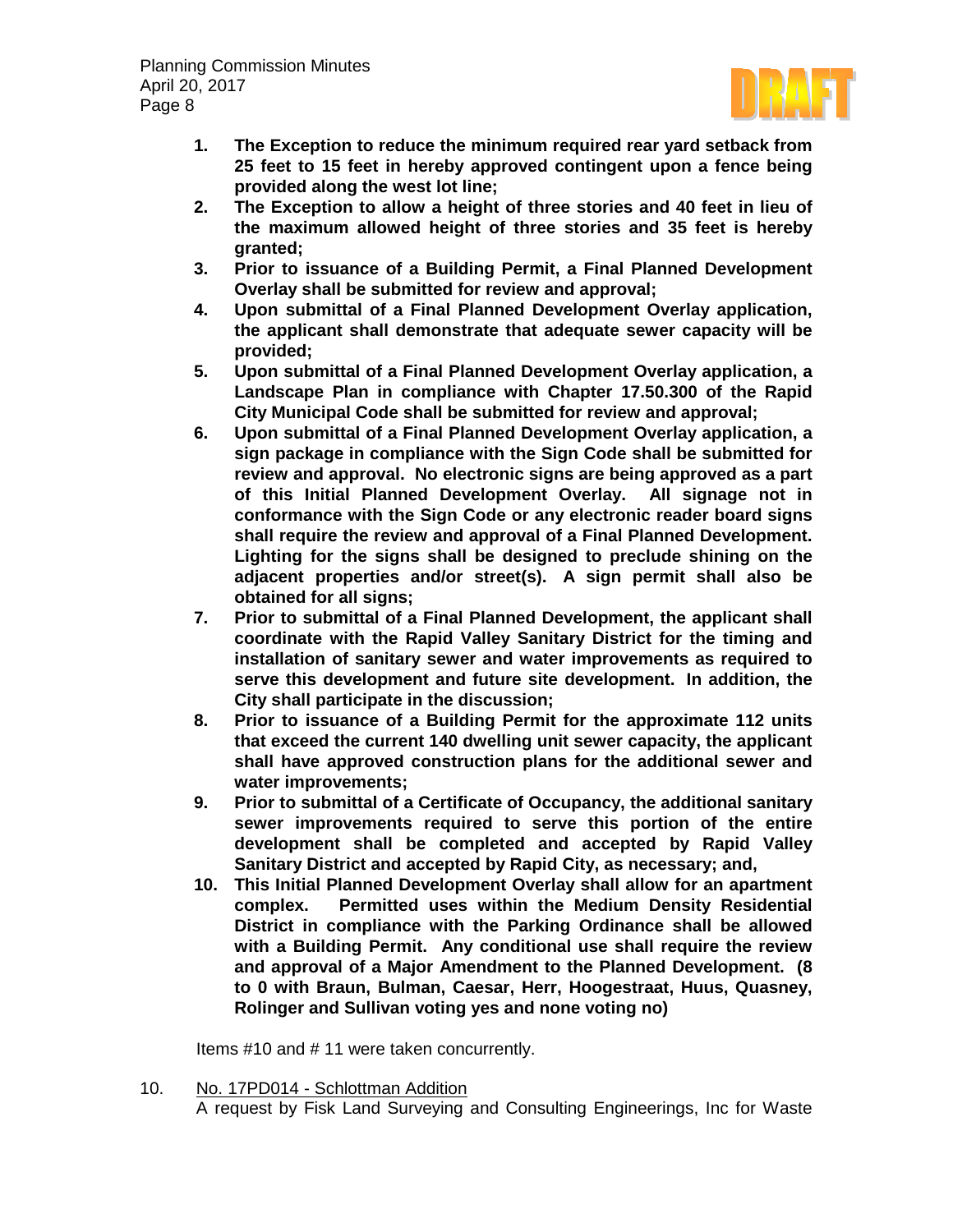

Connections, Inc. to consider an application for a **Initial Planned Development Overlay to allow storage in the Light Industrial District** for legally described as Lots X and Y of Tract A of Schlottman Addition, located in Section 5, T1N, R8E, BHM, Rapid City, Pennington County, South Dakota, more generally described as being located 2510 E. Saint Patrick Street.

#### 11. No. 17RZ010 - Schlottman Addition

A request by Fisk Land Surveying and Consulting Engineers, Inc for Waste Connections, Inc. to consider an application for a **Rezoning from General Commercial District to Light Industrial District** for Lots X and Y of Tract A of Schlottman Addition, located in Section 5, T1N, R8E, BHM, Rapid City, Pennington County, South Dakota, more generally described as being located at 2510 E. St. Patrick Street.

Rolinger left the dais at this time.

Lacock presented the application and reviewed the associated slides. Lacock noted that there are concerns with the proposed landscaping plan and stipulates that either a revised landscaping plan be submitted upon submittal of a Final Planned Development Plan or an Exception be requested to address these issues. Lacock stated that the other issues regarding access, lighting, fencing and a Developmental Lot Agreement are addressed with the stipulations. Lacock stated that if Planning Commission determines the proposed development is appropriate for the property staff recommends that the Initial Planned Development Overlay be approved in conjunction the associated Rezoning request and with stipulations and that the Rezoning from General Commercial District to Light Industrial District be approved in conjunction with the Initial Planned Development Overlay.

Janelle Finck, Fisk Landscaping and Engineering, Inc., reviewed the application and the reasons for requesting both the Rezoning and the Planned Development.

In response to a question from Braun regarding what would trigger a Final Planned Development Fisher stated that the Final Planned Development would be required prior to initiation of the use on the property. Fisher reviewed the reasoning behind the request for an access agreement or a Developmental Lot Agreement.

Bulman stated that she did not support the initial request to rezone and stated her continued issues with this request. In response to a question from Bulman regarding separation of the property from the street, Finck noted that the initial proposal offers a future sidewalk and the landscaping between the street and the proposed use.

Quasney stated that he also has concerns regarding the conflict that this has with the Comprehensive Plan and spoke to his thoughts that there needs to be an effort on both businesses and the City to try and operate more in accordance with the Comprehensive Plan that has been adopted.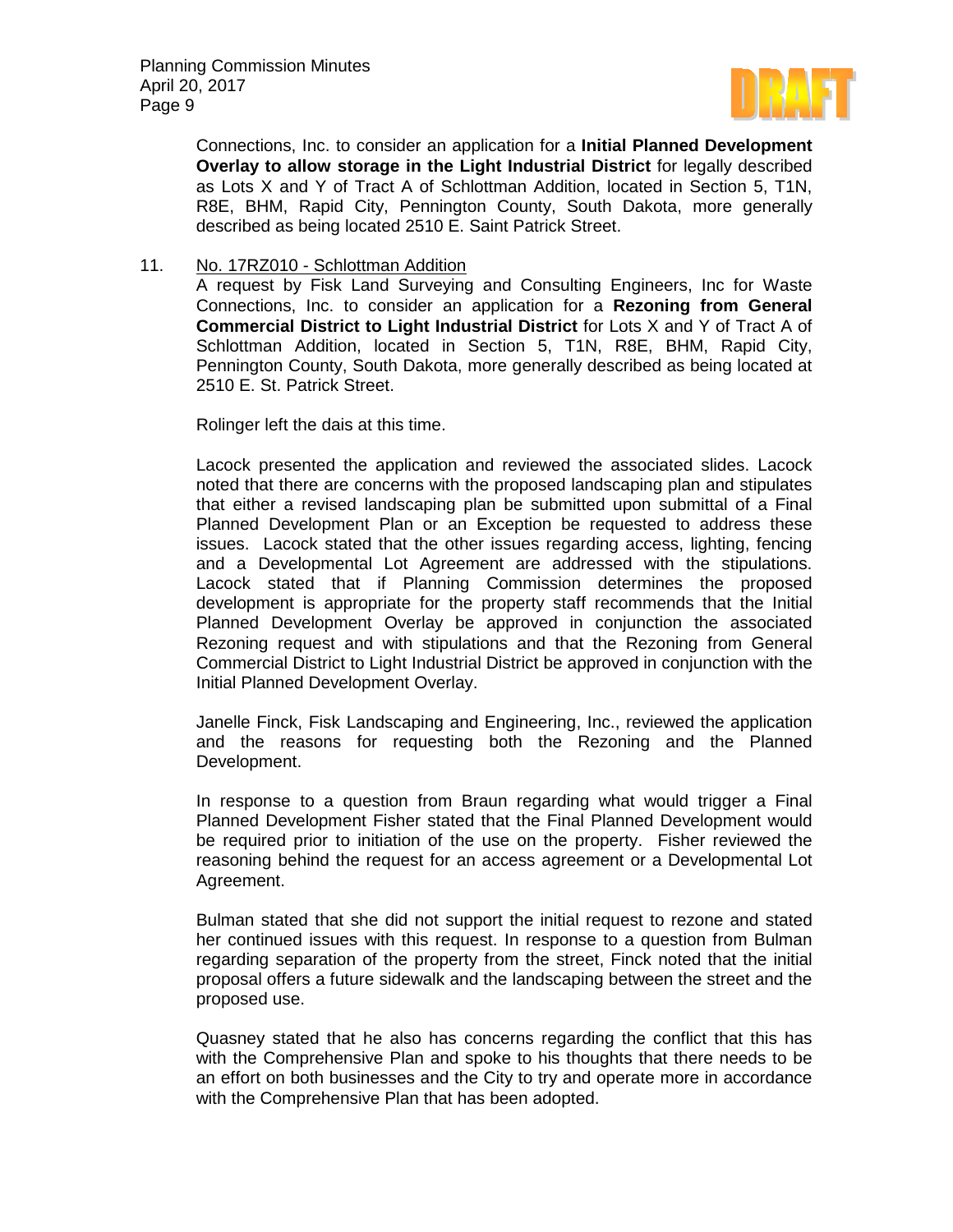

Caesar noted that she appreciates the work that has been put into the Planned Development, but stated that she does not believe that this is the direction that the City should be looking to develop this area based on the Comprehensive Plan.

A roll call vote was requested.

**Sullivan moved, Herr seconded to determine that the property is appropriate for industrial uses and approved the Initial Planned Development Overlay in conjunction with the associated Rezoning request and with the following stipulations:**

- **1. A Final Planned Development Overlay shall be submitted for review and approval;**
- **2. Upon submittal of a Final Planned Development Overlay application, a revised landscape plan shall be submitted in compliance with Chapter 17.50.300 of the Rapid City Municipal Code or an Exception shall be obtained to reduce the minimum required landscape points or to waive the irrigated landscape alternative requirement to extend along the side lot lines 75 feet. In addition, the landscape plan shall be revised to show that landscaping does not interfere with the existing approach;**
- **3. Upon submittal of a Final Planned Development Overlay application, a site plan shall be submitted for review and approval identifying paved vehicle circulation aisles;**
- **4. Upon submittal of a Final Planned Development Overlay application, a lighting plan shall be submitted for review and approval;**
- **5. Upon submittal of a Final Planned Development Overlay application, a fence detail shall be submitted for review and approval;**
- **6. Upon submittal of a Final Planned Development Overlay application, a copy of a recorded Developmental Lot Agreement or access easement shall be submitted for review and approval; and,**
- **7. The Initial Planned Development Overlay shall allow for a a storage area. Any change in use shall require the review and approval of a Final Planned Development Overlay; and,**

**Determined that the Initial Planned Development Overlay to allow outdoor storage is appropriate for the property recommended that the Rezoning from General Commercial District to Light Industrial District be approved in conjunction with the Initial Planned Development Overlay. (4 to 3 with Braun, Herr, Huus, and Sullivan voting yes and Bulman, Caesar and Quasney, voting no)**

12. No. 17PL027 - Skyline Pines Subdivision

A request by Sperlich Consulting, Inc for Kent and Cynthia Guthrie to consider an application for a **Preliminary Subdivision Plan** for proposed Lots 1A and 1B of Block 2 of Skyline Pines Subdivision, legally described as Lot 1 of Block 2 of Skyline Pines Subdivision, located in the SW1/4 of Section 11, T1N, R7E, BHM, Rapid City, Pennington County, South Dakota, more generally described as